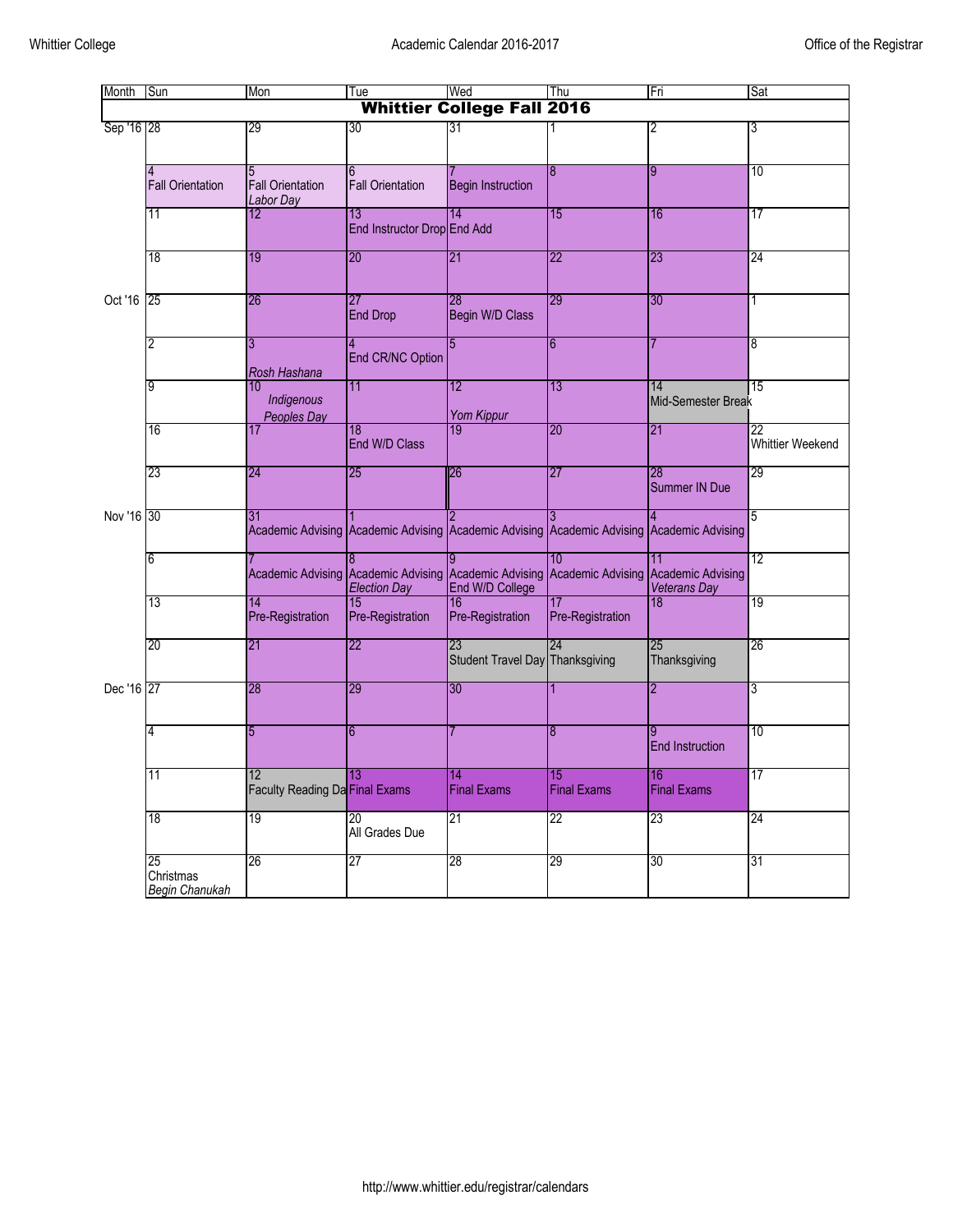| Month                                             | Sun                            | Mon                                        | Tue                                                       | Wed                                                                                             | Thu                            | Fri                                    | Sat                     |  |
|---------------------------------------------------|--------------------------------|--------------------------------------------|-----------------------------------------------------------|-------------------------------------------------------------------------------------------------|--------------------------------|----------------------------------------|-------------------------|--|
| <b>Whittier College JanTerm &amp; Spring 2017</b> |                                |                                            |                                                           |                                                                                                 |                                |                                        |                         |  |
| Jan '17                                           | New Year's Day<br>End Chanukah | 2                                          | <b>Begin Instruction</b>                                  |                                                                                                 |                                | 6<br>End Add/Drop<br>End CR/NC Option  | Begin W/D Class         |  |
| Jan '17                                           | 8                              | 9                                          | 10                                                        | 11                                                                                              | 12                             | 13<br>End W/D Class<br>End W/D College | 14                      |  |
|                                                   | 15                             | 16<br><b>MLK Birthday</b>                  | 17                                                        | 18                                                                                              | 19                             | 20                                     | 21                      |  |
|                                                   | 22                             | 23                                         | 24<br><b>End Instruction</b><br><b>Spring Orientation</b> | 25<br>Spring Orientation                                                                        | 26<br><b>Begin Instruction</b> | 27                                     | 28                      |  |
| Feb '17 29                                        |                                | 30                                         | 31                                                        | End Instructor Drop End Add                                                                     |                                | 3                                      | 4                       |  |
|                                                   | 5                              | JanTerm Grades Due                         |                                                           | 8                                                                                               |                                | 10                                     | $\overline{11}$         |  |
|                                                   | 12                             | 13                                         | 14                                                        | 15<br><b>End Drop</b>                                                                           | 16<br>Begin W/D Class          | 17                                     | 18                      |  |
|                                                   | 19                             | 20<br>Presidents' Day                      | 21                                                        | 22<br>End CR/NC Option                                                                          | 23                             | 24<br>Fall IN Due                      | 25                      |  |
| Mar '17 26                                        |                                |                                            | 28                                                        |                                                                                                 | 2                              | 3                                      | 4                       |  |
|                                                   | 5                              | 6                                          |                                                           | End W/D Class                                                                                   | 9                              | 10                                     | 11                      |  |
|                                                   | 12                             | 13<br><b>Spring Break</b>                  | 14<br><b>Spring Break</b>                                 | 15<br><b>Spring Break</b>                                                                       | 16<br><b>Spring Break</b>      | 17<br><b>Spring Break</b>              | 18                      |  |
|                                                   | 19                             | 20                                         | 21                                                        | 22                                                                                              | 23                             | 24                                     | 25                      |  |
| Apr '17                                           | 26                             | 27                                         | 28                                                        | 29<br>Academic Advising Academic Advising Academic Advising Academic Advising Academic Advising | 30                             | 31                                     | 1                       |  |
|                                                   | 2                              | <b>Academic Advising</b><br>JanTerm IN Due | <b>Academic Advising</b>                                  | Academic Advising Academic Advising Academic Advising<br>End W/D College                        |                                |                                        | 8                       |  |
|                                                   | 9                              | 10<br>Pre-Registration                     | Pre-Registration<br>Begin Passover                        | 12<br>Pre-Registration                                                                          | 13<br>Pre-Registration         | 14                                     | 15                      |  |
|                                                   | 16<br>Easter                   | 17                                         | 18<br><b>End Passover</b>                                 | 19                                                                                              | 20                             | 21                                     | 22                      |  |
|                                                   | 23                             | 24                                         | 25                                                        | 26                                                                                              | 27                             | 28                                     | 29                      |  |
| May '17 30                                        |                                |                                            | End Instruction                                           | <b>Faculty Reading Da Final Exams</b>                                                           |                                | 5<br><b>Final Exams</b>                | 6<br><b>Final Exams</b> |  |
|                                                   |                                | 8<br><b>Final Exams</b>                    | 9<br>Senior Grades Due                                    | 10                                                                                              | 11                             | 12<br>Commencement                     | 13                      |  |